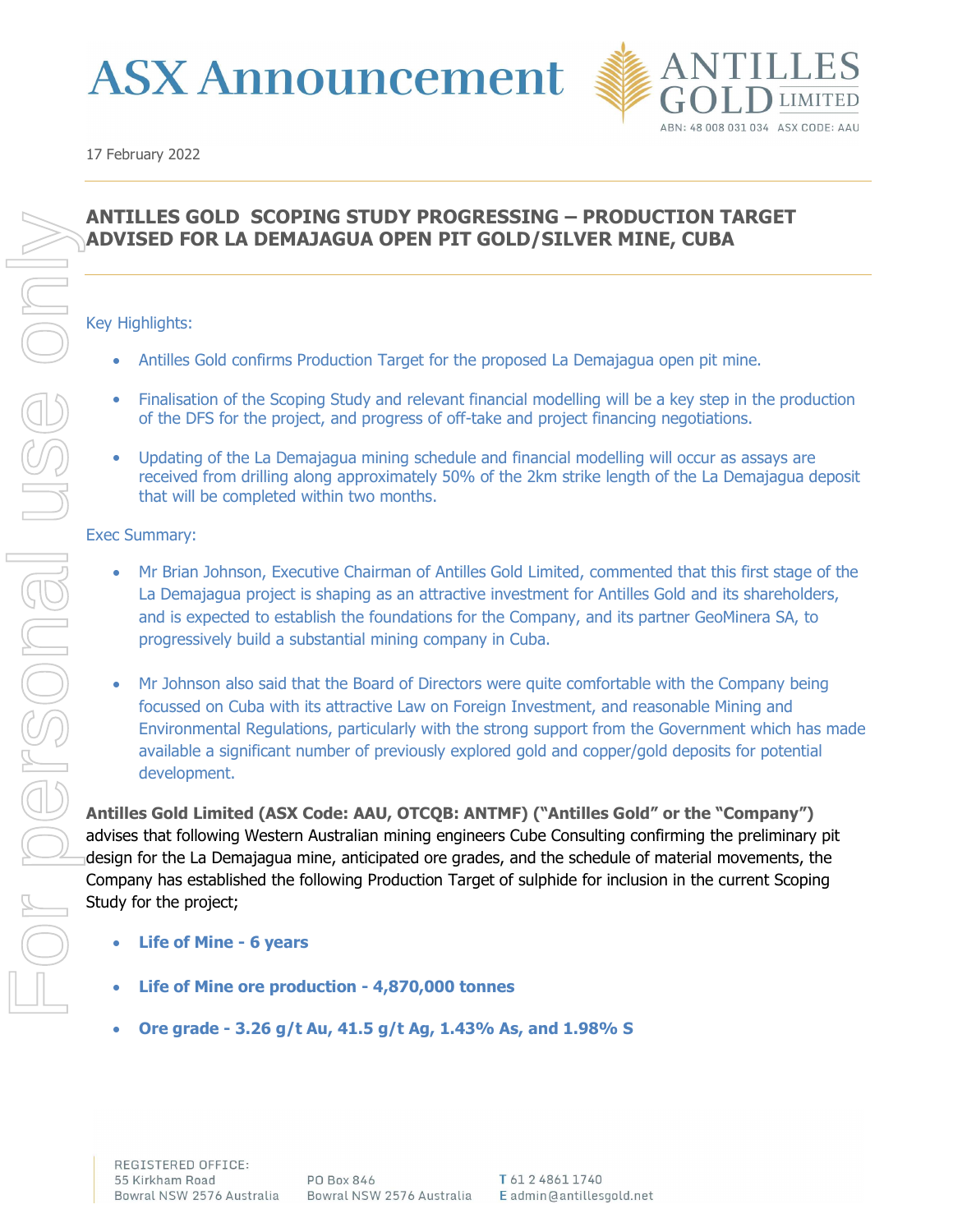The Production Target is based on mining 100% of the Indicated Resource for the open pit mine of 4,670,000 tonnes, and 230,000 tonnes of the Inferred Resource of 3,100,000 tonnes. The Mineral Resource Estimate for the La Demajagua project was reported to ASX on 28 January 2022, and prepared by a Competent Person.

It should be noted "There is a low level of geological confidence associated with inferred mineral resources and there is no certainty that further exploration work will result in the determination of additional indicated mineral resources or that the production target itself will be realised."

The preliminary pit design, and mine scheduling undertaken by Cube Consulting was prepared based on their geological modelling, and the following parameters provided by the Company.

| <b>Parameter</b>                                                                                      | <b>Unit</b>   | <b>Input Au</b> | <b>Input Ag</b> |
|-------------------------------------------------------------------------------------------------------|---------------|-----------------|-----------------|
| Processing Rate of Ore                                                                                | Mtpa          | 0.815           | 0.815           |
|                                                                                                       |               |                 |                 |
| Mining Dilution                                                                                       | $\frac{0}{0}$ | 0%              | 0%              |
| Mining Loss                                                                                           | $\frac{0}{0}$ | 0%              | 0%              |
|                                                                                                       |               |                 |                 |
| Overall Pit Slope Angle                                                                               | Deg           | 38              | 38              |
|                                                                                                       |               |                 |                 |
| Mining cost (Open pit)                                                                                | US\$/t        | 2.25            | 2.25            |
|                                                                                                       |               |                 |                 |
| <b>Ore Base Costs</b>                                                                                 |               |                 |                 |
| Mass Pull Yield                                                                                       | $\frac{0}{0}$ | 9.2515%         | 9.2515%         |
| Concentrate transport                                                                                 | US\$/t con    | 117             | 117             |
|                                                                                                       |               |                 |                 |
| Concentrate transport                                                                                 | US\$/t (ore)  | 10.82           | 10.82           |
|                                                                                                       |               |                 |                 |
| Processing                                                                                            | US\$/t (ore)  | 20.51           | 20.51           |
| G&A                                                                                                   | US\$/t (ore)  | 1.82            | 1,82            |
| <b>Total ore based costs</b>                                                                          | US\$/t (ore)  | 33.15           | 33.15           |
|                                                                                                       |               |                 |                 |
| Metallurgical Recovery                                                                                | $\frac{0}{0}$ | 93.0%           | 95.0%           |
|                                                                                                       |               |                 |                 |
| <b>Metal Price</b>                                                                                    | US\$/oz       | 1650            | 22              |
|                                                                                                       |               |                 |                 |
| Metal Sales Price - after deducting                                                                   | US\$/oz       | 1064            | 10              |
| 3% royalty, concentrate transport costs, smelter processing, arsenic penalties, and discount to buyer |               |                 |                 |
| <b>Discount Rate</b>                                                                                  | $\frac{0}{0}$ | 8               | 8               |
| Minimum block size in Model                                                                           | m             | 5x5x5           | 5x5x5           |
|                                                                                                       |               |                 |                 |
| Cut off grade                                                                                         | g/t Au        | 1.04            | 104.98          |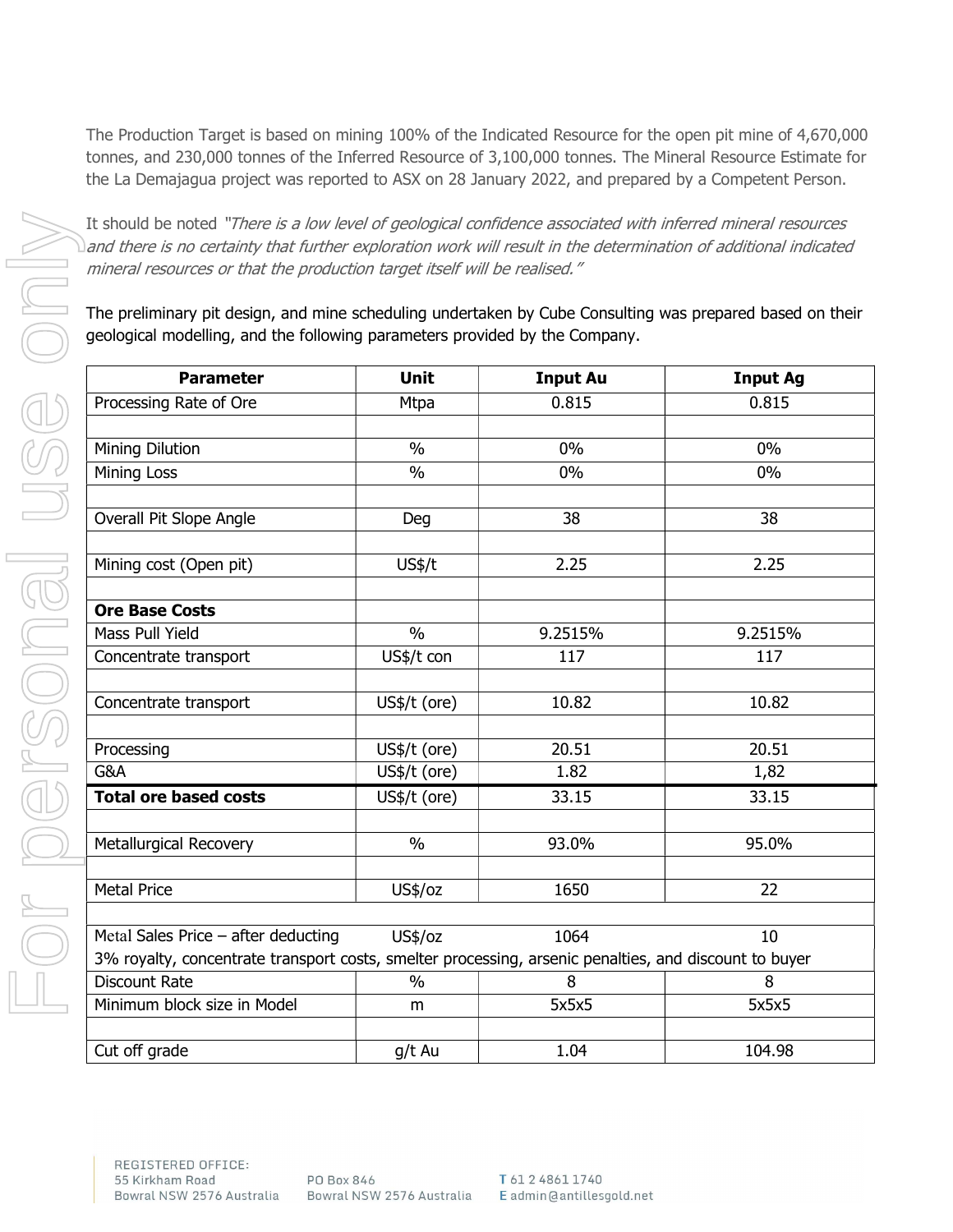Additionally, preliminary test work on La Demajagua ore by SGS Laboratories has indicated a bulk concentrate can be produced at grades of approximately 38.5 g/t Au, and 515 g/t Ag, with recoveries of around 93 % Au, and 97 % Ag.

- Life of Mine concentrate production  $\sim$  382,000 tonnes
- Annual concentrate production  $\sim$  63,700 tonnes
- Annual gold & silver content in concentrate  $\sim$  78,800 oz Au and 1,054,000 oz Ag

Both geological and financial modelling will be updated periodically as assays outstanding from approximately 12,500m of drilling are received, and additional metallurgical test work results come to hand as the DFS for the project is progressed.

Financial results from the current Scoping Study for the production and sale of the bulk concentrate will be published in the near term.

### END

## ABOUT ANTILLES GOLD LIMITED:

- Antilles Gold's strategy is to participate in the successive development of previously explored gold and copper/gold deposits in mineral rich Cuba, and on realising the value of assets it holds in the Dominican Republic.
- o The Company is at the forefront of the emerging gold mining sector in Cuba and expects to be involved in the development of a number of projects through its 49:51 joint venture with the Cuban Government's mining company, GeoMinera SA.
- $\circ$  The near-term project of the joint venture company, Minera La Victoria SA, is the proposed development of the La Demajagua gold/silver open pit mine on the Isle of Youth in southwest Cuba to produce gold and silver concentrate.
- o Minera La Victoria has access to a pipeline of potential development projects including the large Golden Hills VMS deposit, and the adjacent Florencia and Maclama sulphide gold deposits in south east Cuba, together with 17 copper/gold deposits that are currently being reviewed for their prospectivity.
- $\circ$  The objective of the joint venture is to invest part of the surplus cash expected to be generated by the La Demajagua mine to fund projects that follow in order to achieve organic growth with minimal additional equity contributions, and with the aim of ultimately establishing a substantial mining company.